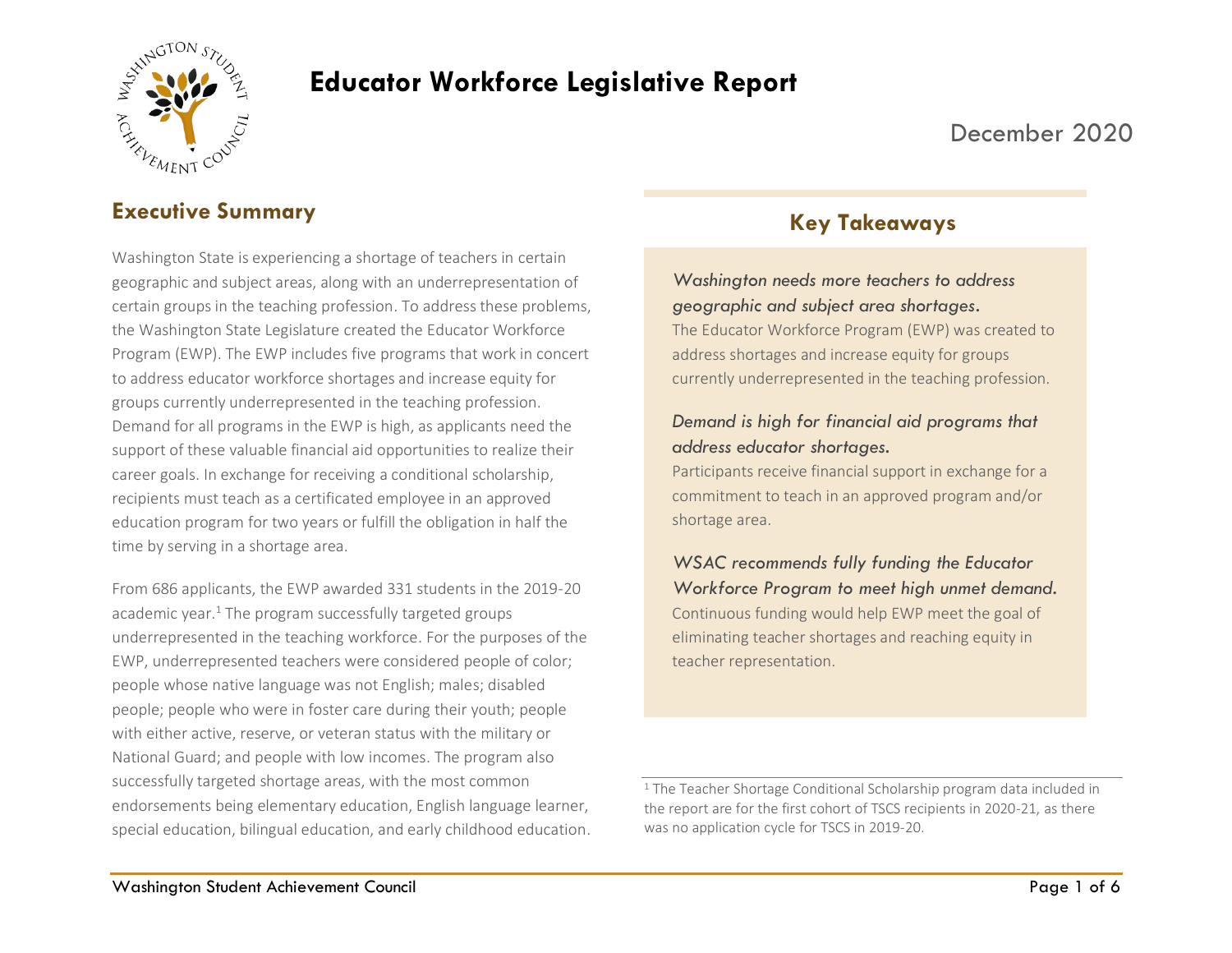#### **Recommendations**

- Commit to funding that meets demand: The EWP offers a targeted approach, developed based on research and partner input, yet there is still a high unmet demand. The Washington Student Achievement Council (WSAC) recommends a continued commitment to fully funding the EWP until there is no teacher shortage and equity has been reached in teacher representation.
- Commit to the long-term stability of the program: For the EWP to reach the goal of significantly contributing to the elimination of the teacher shortage and achieving equity in teacher representation, it is critical for the state to maintain continuous, uninterrupted funding.
- Continue workgroup: The collaboration and input of partners was foundational to the development of the framework for the EWP. In order to continue the program's success, WSAC recommends reconvening the workgroup to strengthen the selection framework based on program data.
- Increase application numbers from underrepresented groups and shortage areas: Although the EWP has received large numbers of qualified applicants, there is still an opportunity to increase applications. Specifically, WSAC would like to increase applications from groups underrepresented in the educator workforce, as well as from statewide endorsement and geographic shortage areas that have the highest need, such as Career and Technical Education.

• Measure and report outcomes: Although this report and its predecessor from 2018 highlight strong outcomes, it is too soon to assess the full impact of the program. WSAC will continue to track recipient outcomes and will share findings in the third legislative report due in fall of 2022.

## **Overview of Educator Workforce Program**

The Washington State Educator Workforce Program (EWP) provides a suite of financial aid opportunities to develop and support the educator workforce, including conditional scholarships and grants. These programs are administered by the Washington Student Achievement Council (WSAC). The EWP seeks to address college affordability barriers, prioritize support for individuals from groups that are traditionally underrepresented in the teaching workforce, and incentivize teaching in shortage areas.

Each of the programs in the EWP is designed to support specific types of teaching candidates, such as paraeducators interested in becoming teachers, current teachers interested in adding an endorsement, or teacher candidates who are student teaching. The programs can be divided into conditional scholarships for alternative routes to teaching, a conditional scholarship for addressing endorsement and geographic shortages, and a grant program to support student teachers.

#### **Alternative Routes Conditional Scholarships**

There are three Alternative Route programs: Pipeline for Paraeducators Conditional Scholarship (PPCS), Educator Retooling Conditional Scholarship (ERCS), and Alternative Routes Conditional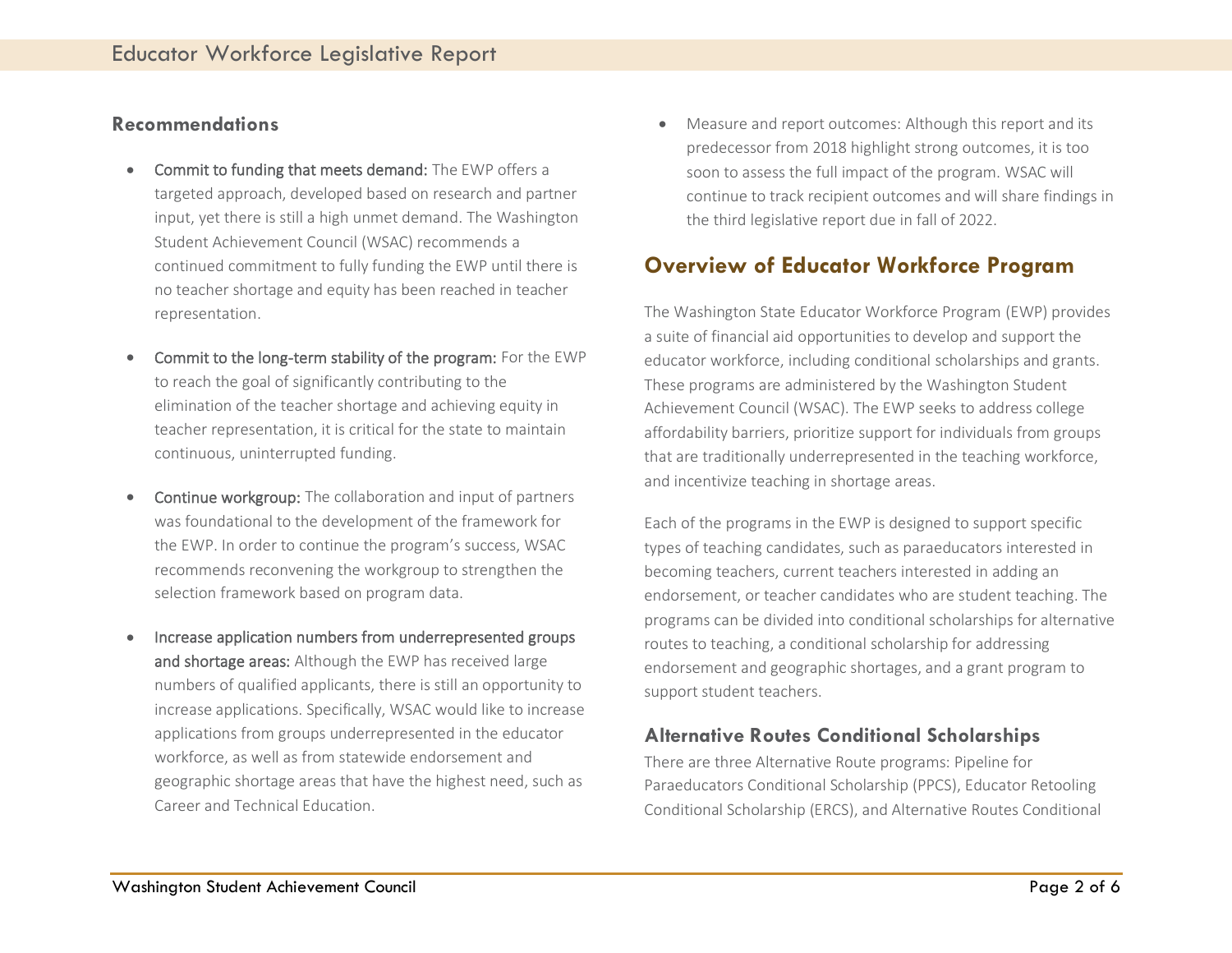Scholarship (ARCS). Each scholarship varies in award amount depending on the program, from \$3,000 to \$8,000 per academic year. Recipients of the awards owe two years of service as a certificated employee in an approved education program in Washington State for each year of funding, unless teaching in a shortage area, in which case one year of service is owed for one year of funding.

#### **Teacher Shortage Conditional Scholarship**

In response to the teacher shortage, the Washington State Legislature passed a bill in 2016 establishing the Teacher Shortage Conditional Scholarship (TSCS) program, among other educator workforce initiatives (E2SSB 6455, RCW 28B.102.090). The program went unfunded after one year of awards until the 2019-20 biennium when funding was restored and expanded. The first cohort of awards in the 2019-20 biennium were students receiving funds in academic year 2020-21 and they are included in this report. The scholarship amount varies depending on unmet need with a maximum award of \$8,000 per academic year. Recipients of the awards owe two years of service as a certificated employee in an approved education program in Washington State for each year of funding, unless teaching in a shortage area, in which case one year of service is owed for one year of funding.

Additionally, applicants for the Career and Technical Education Conditional Scholarship (CTECS) program were incorporated into the TSCS applicant recruitment and selection. However, given the small pool (fewer than six recipients) of CTECS thus far, the CTECS recipients are included in TSCS numbers. We hope to separately report on this program in future reports when the application and recipient numbers are large enough.

#### **Student Teaching Grant**

The intent of the Student Teaching Grant (STG) is to provide additional funds to student teachers at Title I public common schools in Washington. The grant amount varies depending on unmet need with a maximum, one-time award of \$8,000 per academic year. Unlike the conditional scholarships in the EWP, this grant does not require a service obligation.

## **EWP Demographic Data**

The average age of applicants was 33, with the average age of awardees and non-awardees being very similar (34 and 32, respectively). The applicants were primarily female (79%) and those awarded were also primarily female (78%). Males composed 19% of applicants and 18% of recipients, with the remaining 2% of applicants and 4% of recipients unknown or non-binary/x, as the number of reported non-binary/x applicants and recipients was too small (i.e. fewer than six) to report them separately. The applicants' race and ethnicity were grouped together and into two categories, white and Person of Color, to ensure applicants were not identifiable. The applicants were 55% white and 30% People of Color, with 15% unknown. The recipients were 40% white and 37% People of Color, with 23% unknown.

The average family income of applicants was \$55,476. The average family income of recipients was significantly lower at \$35,249. The average family income of those not awarded was \$71,659. Applicants' percent of Median Family Income (MFI) is a helpful indicator of economic well-being, as it controls for family size in relation to income and accounts for income in comparison to all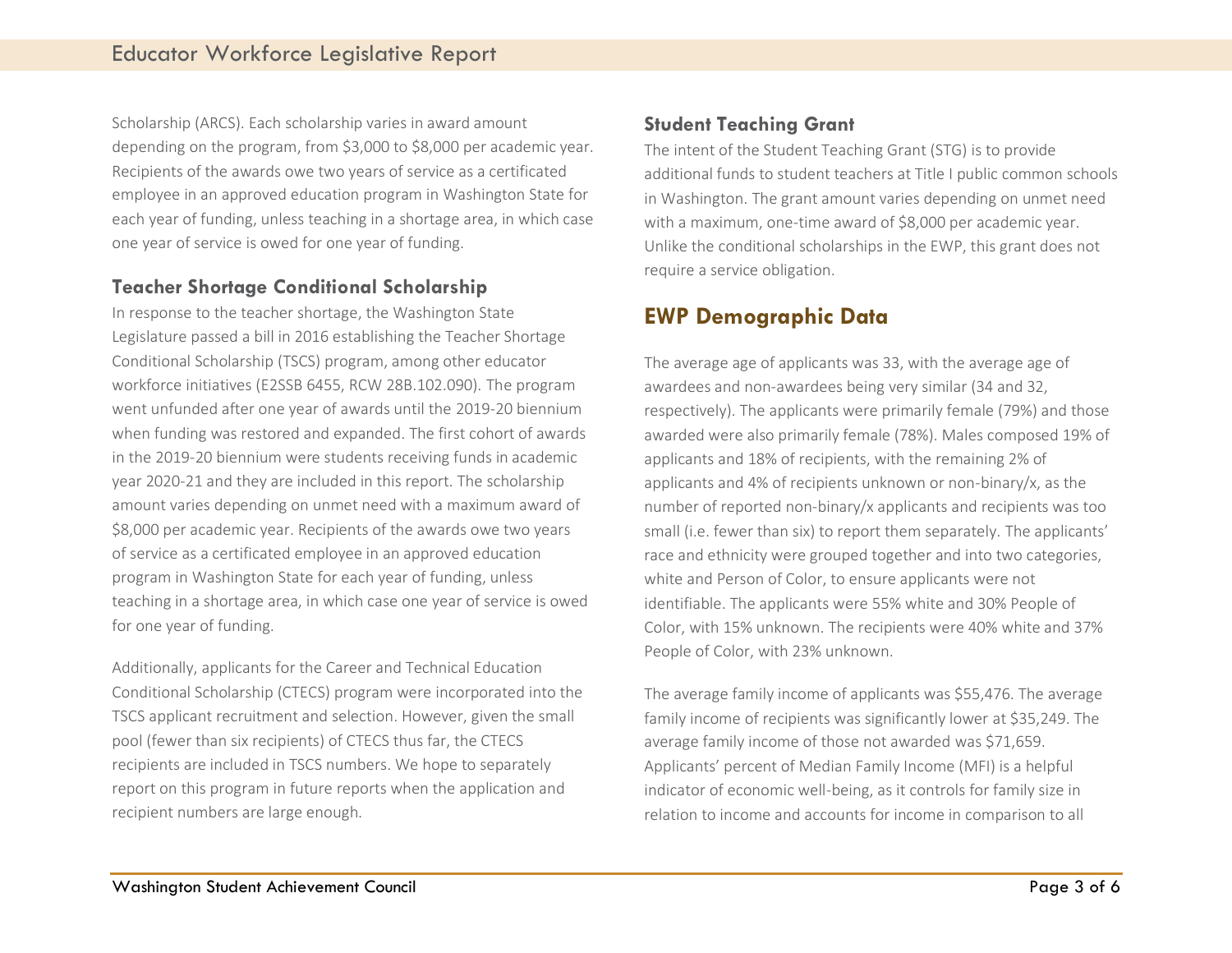Washingtonians. As a reference point, the MFI in 2019-20 for a family of four was \$92,000. The average percent of MFI of applicants was 73%, with awardees at 49% and non-awardees at 93%.

Table 1 displays a summary of applicant and recipient data, followed by descriptive insights organized by program. The data presented are for academic year 2019-20 for all programs—except TSCS, where the

data are from the first cohort awarded in the 2020-21 academic year. The data for ARCS are for first-time awardees who received funds in the 2019-20 academic year. Applicants of ARCS are selected by the institutions at which they are enrolled, and WSAC receives the list of recipients; therefore, the ARCS data presented in Table 1 are for recipients.

#### Table 1: Applicant and Recipient Data for Educator Workforce Programs

*N = 686 applicants; N=331 recipients*

| Program                | Average Age:<br><b>Applicants</b><br><b>Recipients</b> | Percent<br>Female:<br>Applicants<br><b>Recipients</b> | <b>Percent Male:</b><br><b>Applicants</b><br><b>Recipients</b> | Percent<br>White:<br><b>Applicants</b><br><b>Recipients</b> | Percent<br>People of<br>Color:<br>Applicants | Average<br>Family<br>Income:<br><b>Applicants</b> | Average<br>Percent of<br>MFI:<br><b>Applicants</b> |
|------------------------|--------------------------------------------------------|-------------------------------------------------------|----------------------------------------------------------------|-------------------------------------------------------------|----------------------------------------------|---------------------------------------------------|----------------------------------------------------|
|                        |                                                        |                                                       |                                                                |                                                             | <b>Recipients</b>                            | <b>Recipients</b>                                 | <b>Recipients</b>                                  |
| ARCS ( $n = 71$ )      | 38                                                     | 66%                                                   | 20%                                                            | Unknown                                                     | Unknown                                      | \$59,377                                          | 77%                                                |
| ERCS ( $n = 104$ ;     | 48                                                     | 85%                                                   | 14%                                                            | 70%                                                         | 26%                                          | \$74,139                                          | 104%                                               |
| $n = 63$               | 41                                                     | 86%                                                   | 14%                                                            | 78%                                                         | 17%                                          | \$81,995                                          | 110%                                               |
| PPCS ( $n = 26$ ; n    | 35                                                     | 73%                                                   | 23%                                                            | 54%                                                         | 42%                                          | \$60,598                                          | 82%                                                |
| $= 16$                 | 37                                                     | 88%                                                   | $\ast$                                                         | 56%                                                         | 44%                                          | \$67,680                                          | 79%                                                |
| STG ( $n = 79$ ; $n =$ | 29                                                     | 78%                                                   | 20%                                                            | 58%                                                         | 42%                                          | \$28,135                                          | 41%                                                |
| 62)                    | 29                                                     | 79%                                                   | 19%                                                            | 56%                                                         | 44%                                          | \$18,222                                          | 29%                                                |
| TSCS ( $n = 406$ ;     | 31                                                     | 81%                                                   | 19%                                                            | 61%                                                         | 33%                                          | \$57,469                                          | 75%                                                |
| $n = 119$              | 29                                                     | 79%                                                   | 21%                                                            | 33%                                                         | 66%                                          | \$18,495                                          | 29%                                                |
| All EWP ( $N =$        | 33                                                     | 79%                                                   | 19%                                                            | 55%                                                         | 30%                                          | \$55,476                                          | 73%                                                |
| 686; $N = 331$ )       | 34                                                     | 78%                                                   | 18%                                                            | 40%                                                         | 37%                                          | \$35,249                                          | 49%                                                |

*\*Indicates fewer than six in the category*

Note: Gender is reported in two categories to ensure individuals who responded as "non-binary/x" are not identifiable, as the number of applicants in this category was fewer than six for all programs. Percents within a category, such as gender, may not add to 100%, as some data are unknown.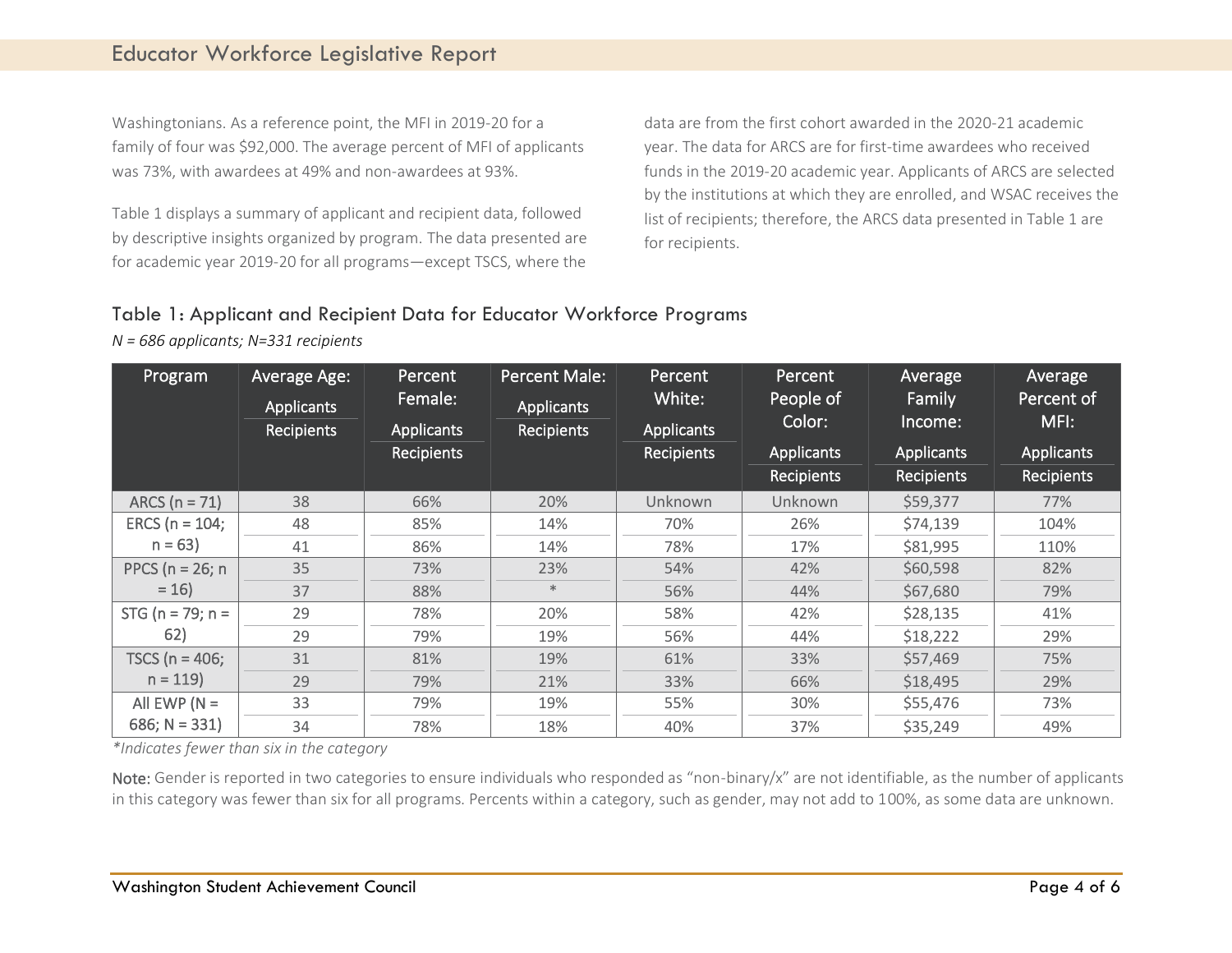#### **Alternative Route Programs**

#### *Alternative Routes Conditional Scholarship*

Of the three Alternative Route Programs, ARCS had the lowest percent of female recipients (66%), which could be due in part to a larger percent of applicants whose gender was unknown (14%) or that ARCS has higher parity between male and female recipients than other programs.

The applicants' race and ethnicity were reported in Table 1 as unknown because WSAC did not have individual data on ARCS applicants or recipients. However, according to summary data for the academic year 2019-20 provided by the Professional Educator Standards Board to WSAC, 34% of ARCS recipients were People of Color, 58% were white, and 8% were unknown.

#### *Educator Retooling Conditional Scholarship*

The average age of ERCS applicants was 48 and the combined average of the other Alternative Route Programs was 37. This aligns with the program's target demographic, which is teachers who are interested in adding a shortage area endorsement to their certificate. These teaching professionals also had, on average, higher income than other applicants, with recipients having a higher average income than applicants. This was also true for applicants' and recipients' percent of MFI, with recipients' percent of MFI being higher than the total pool of applicants (110% and 104%, respectively). This trend warrants more in-depth exploration as to what barriers may exist for lower-income applicants to be awarded.

#### *Pipeline for Paraeducators Conditional Scholarship*

People of Color composed 42% of the PPCS applicant pool, with 54% white and 6% unknown. There was a slight increase in the percent of the recipients who were People of Color (44%) represented in the recipient pool compared to the applicant pool.

The average family income of applicants was \$60,598, which is slightly higher than the average for applicants of all EWP at \$55,476. This may be in part because the program requires that applicants be employed as paraeducators, whereas other programs in the EWP have applicants who may not be working while attending school fulltime. The average family income of PPCS recipients (\$67,680) was higher than the PPCS applicant pool. However, the percent of MFI of recipients (79%) was lower than the applicant pool (82%), suggesting that applicants with more people in their household were awarded. However, this trend warrants more in-depth exploration as to what barriers may exist for lower-income applicants to be awarded.

#### **Student Teaching Grant**

The applicant and recipient data for STG were similar, except for income and percent of MFI, suggesting that a representative group of recipients was selected from the applicant pool. Given that STG is meant to prioritize applicants with the most need, it is not surprising that the average family income of recipients was approximately \$10,000 less (\$18,222) than all STG applicants (\$28,135). The average percent of MFI of applicants was 41%, with recipients at 29%.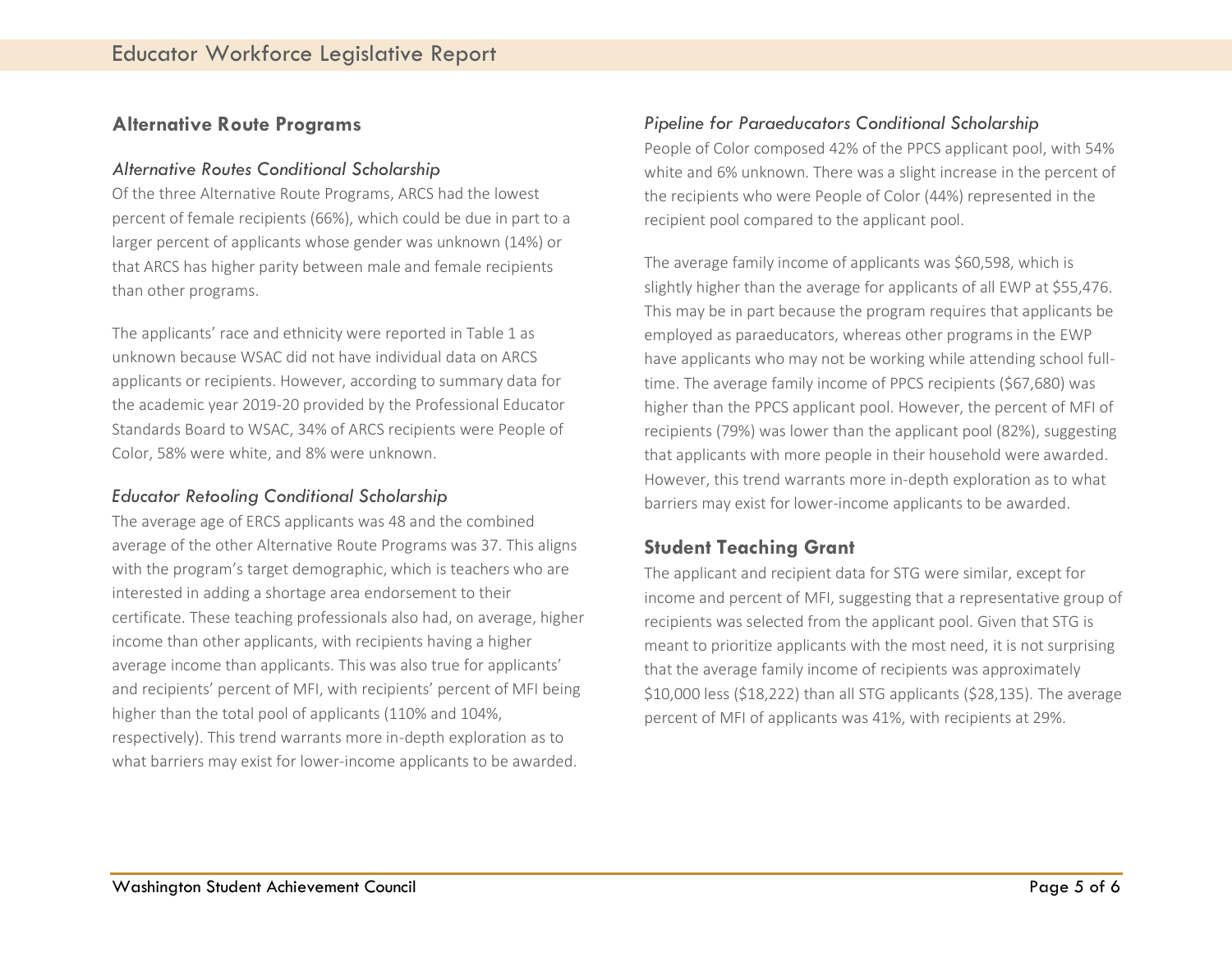#### **Teacher Shortage Conditional Scholarship**

The TSCS data are from the first cohort awarded in the 2020-21 academic year. As noted earlier, the CTECS was awarded from the TSCS applicant pool and their data were combined in the following overview to protect individual applicant data, as there were fewer than six applicants and recipients of the CTECS.

Of all the programs in the EWP, TSCS saw the highest demand, with 406 applications in its first cycle since being reinstated. The average age of applicants was 31, with the average age of awardees being 29. The applicants were primarily female (81%) and those awarded were also primarily female (79%). Males composed 19% of applicants and 21% of recipients. The applicants were 61% white and 33% People of Color with 6% unknown. The recipients were 33% white and 66% People of Color with 1% unknown. The increase in the proportion of recipients self-identified as People of Color as compared to the TSCS applicants represents the priority given to underrepresented teachers, of which one of the categories is being a Person of Color.

The TSCS recipient data also represent the priority given to applicants with higher financial need. The average family income of applicants was \$57,469. The average family income of recipients was significantly lower at \$18,495. The average percent of MFI of applicants was 75%, with recipients at 29%.

## **Deferments and Repayments**

Recipients of the conditional scholarships in the EWP owe two years of service for every year they receive funds. For recipients who are unable to serve their obligation, they may be placed in deferment or

repayment status. A deferment is temporary and often occurs when a major life event conflicts with fulfilling service, such as taking time away from work for medical reasons or having difficulty finding work in their field. A repayment may be temporary or permanent, depending on circumstances and the recipient's ability to serve their obligation. The goal of the conditional scholarships in the EWP is for all recipients to pay back their scholarship via service. However, there are times where repayment is necessary.

The cohort of recipients who are the focus of this report have not had enough time pass since disbursement to be in repayment. Of the 269 conditional scholarship recipients, 264 are still in school and 5 are in service. In future reports, a more detailed analysis of deferments and repayments will be included.

## **Conclusion**

The Educator Workforce Program is working to address the teacher shortage and to achieve equity in teacher representation in Washington State. It will take continued support for the EWP to have an impact on the workforce. This support includes a continuous appropriation; partnerships with other state agencies, school districts, and nonprofit organizations; innovative strategies and partnerships to reach groups currently underrepresented in the teaching workforce; and a thorough, longitudinal outcomes analysis that can inform all aspects of the EWP. With continued support from the Legislature, the suite of programs in the EWP can operate together to improve the educator workforce in our state.